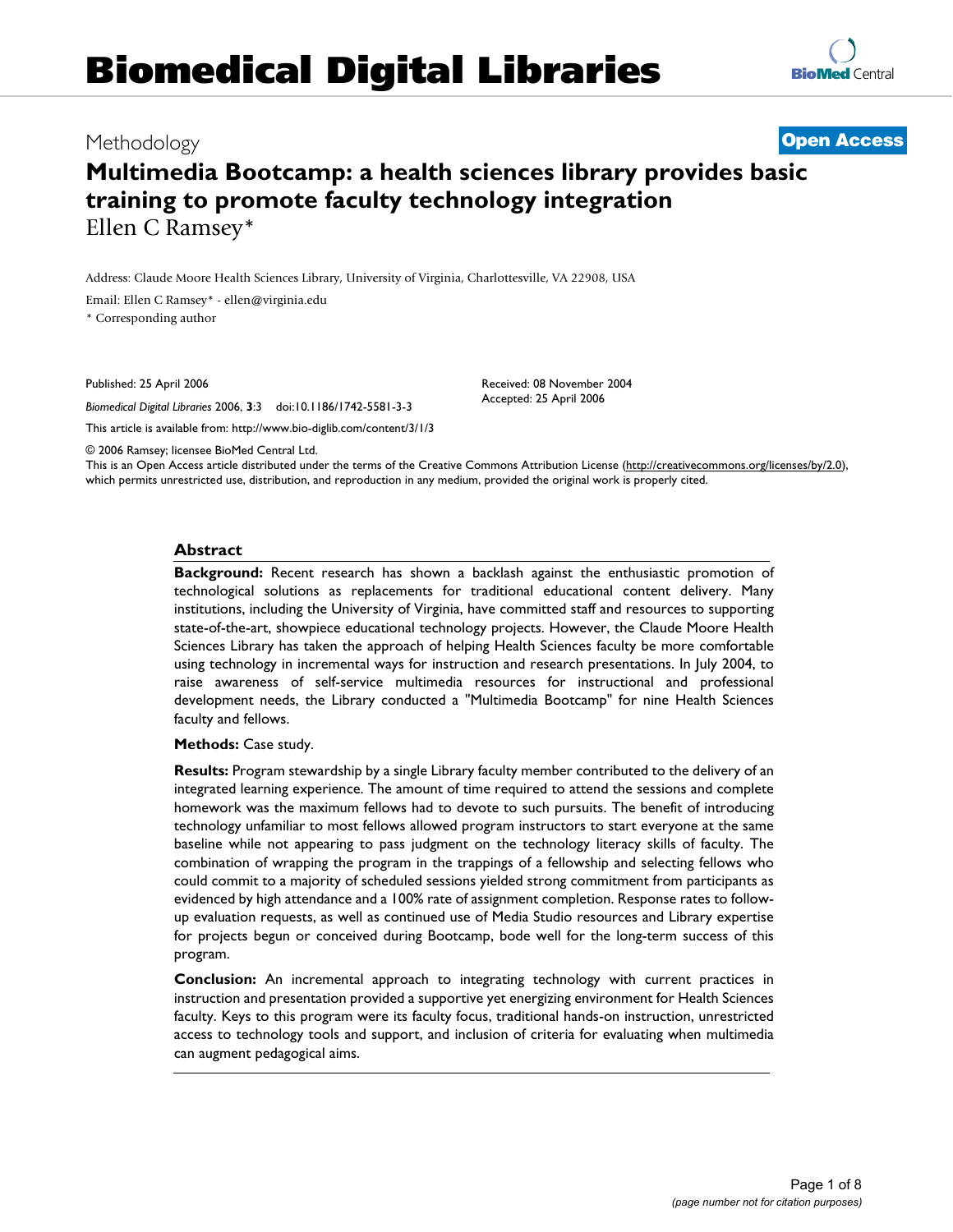#### **Background**

Recent research has shown a backlash against the enthusiastic promotion of technological solutions as replacements for traditional educational content delivery[1,2]. Many institutions, including the University of Virginia, have committed staff and resources to supporting state-ofthe-art, showpiece educational technology projects. However, the Claude Moore Health Sciences Library has taken the approach of helping Health Sciences faculty be more comfortable using technology in incremental ways for their instruction and research presentations. As a natural outgrowth of our support of common technologies such as image scanning, PDF creation, and electronic slide presentations, in 2002 the Library created and funded a "Media Studio" which includes the common technologies plus more advanced multimedia applications and hardware. While use of the Media Studio has steadily increased over the past two years, the addition in 2004 of a faculty member for educational technology has allowed the Library to reach out to faculty beyond the early adopters who have already found ways to integrate multimedia into their academic endeavors. In July 2004, to raise awareness of the Media Studio and self-service multimedia resources for instructional and professional development needs, the Library conducted a "Multimedia Bootcamp" for nine Health Sciences faculty and fellows.

#### **Methods**

#### *Staffing and support*

Support for the program came from a collaboration of Library faculty and local and national vendors. Program design, administration, and instruction were coordinated by the Library's Educational Technology Coordinator. This Library faculty member served as the program's director and lead instructor, and recruited other Library staff and faculty to teach appropriate program topics. The approach of the program was to provide intensive, handson practice in creating multimedia content. In support of this approach, each instructional session was staffed by two or three staff dedicated to providing individualized assistance, in addition to the instructor. Participants were also given assignments to complete between sessions. Support from the Apple Seeds for Education Program gave each program fellow exclusive use of a multimedia capable laptop and video camera for the duration of the month-long program. Digital still cameras, recordable media, and a large-format poster to used an example of the kind of print media possible with digital imaging technology were all donated by vendors. See Table 1 for a summary of equipment and supplies. In acknowledgement of their support, each vendor was invited to participate in a Multimedia Vendor Day open to the University community and interested members of the public.

#### *Nomination and selection process*

The Multimedia Bootcamp was designed as a fellowship program to secure the commitment of faculty participants. Rather than sign up for a selection of training classes or consultations with knowledgeable Library staff, faculty were encouraged to nominate themselves or colleagues as "Bootcamp Fellows" willing to participate in a four-week program. Nominees were asked to submit a short statement of how they planned to apply skills from the Bootcamp curriculum to benefit their academic endeavors, and were asked to detail any conflicts with the scheduled sessions. Preference was given to participants who were able to attend a majority of the sessions. The selection committee consisted of four Library faculty members familiar with the capabilities of the multimedia studio or faculty technology needs. Faculty selected for the program received letters informing them of their nomination as fellows and detailing their responsibilities for safekeeping of loaned equipment. Such efforts may seem inconsequential to providing instruction, but it was our hope that wrapping the program in the trappings of a fellowship would increase the level of interest and commitment from busy clinical and teaching faculty for a program which required a significant commitment of time (two to four hours per week for four weeks).

#### *Equipment and teaching space*

Five of the six sessions were held in the Library's Tolleson Wireless Classroom, which has moveable tables and chairs, wireless network connectivity, a reliable projection system, and plenty of electrical outlets for cameras, computers, and presentation equipment. Given the right environment, it was expected that relaxed but focused learning could take place.

Fellows had unrestricted access to high-quality multimedia equipment for the duration of the program. The ten multimedia equipped PowerBook G4 laptops and ten consumer grade digital video cameras made it possible for each fellow to have a dedicated set of equipment to use both in class and for homework assignments. The still digital cameras were assigned to fellows for the first two weeks of the program, including the period between the first two sessions.

#### *Instructional content and delivery*

A series of six two-hour sessions spread over four weeks in July focused on skills integrating multimedia into instructional and presentation materials. Footage of one instructional session was captured [see Additional file Video 1]. The schedule for the program content is detailed in Table 2.

While most of the skills taught during the program were within the normal repertoire of Library classes and consul-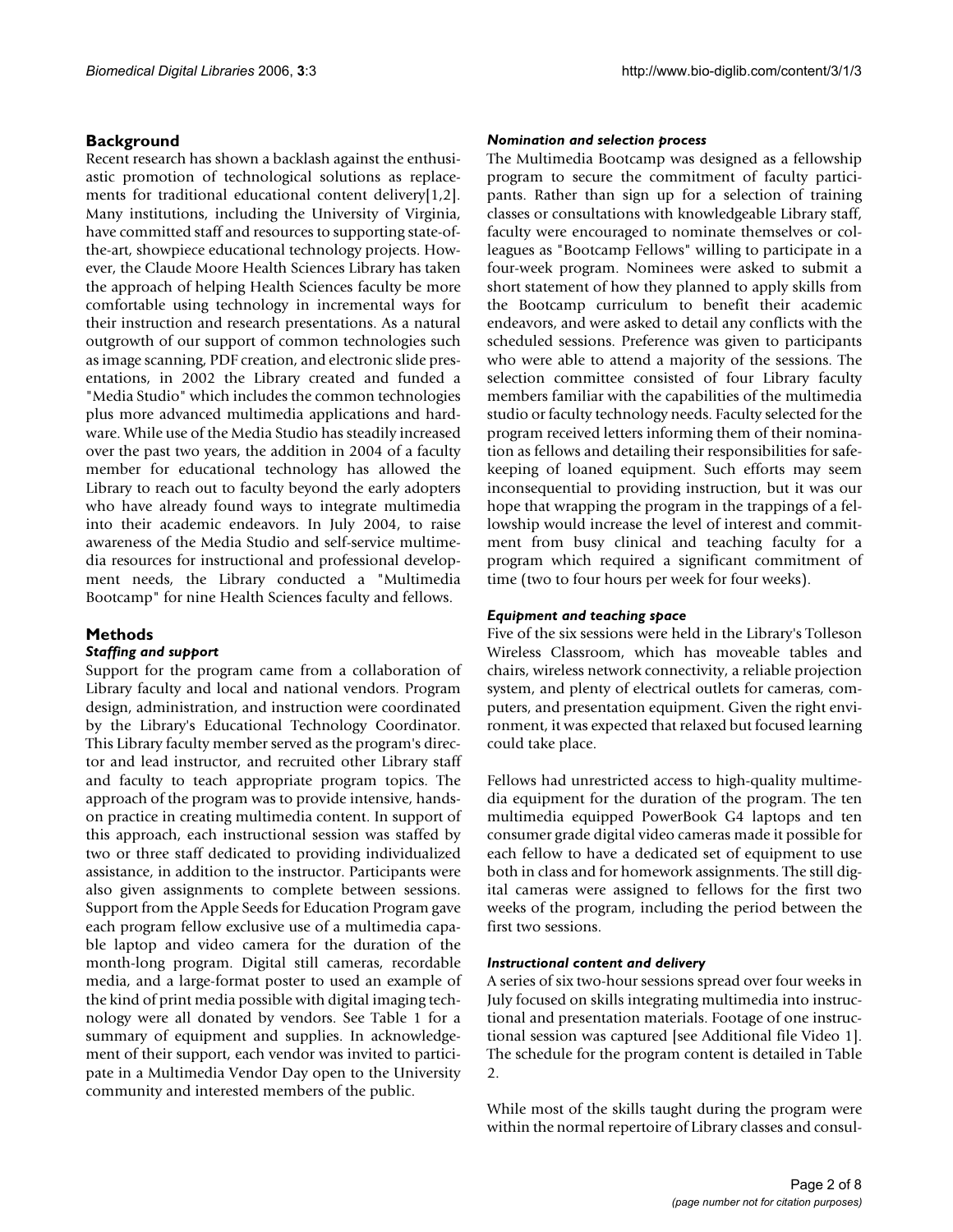| Item                                                               | <b>Contributed by</b>                       | Value    |
|--------------------------------------------------------------------|---------------------------------------------|----------|
| Loan of 10 PowerBook laptops, 10 digital video<br>cameras          | Apple Computer, Inc.                        | \$28,480 |
| Loan of 12 digital still cameras                                   | Crutchfield Corporation                     | \$6,000  |
| Donation of poster printing                                        | International Imaging Inc.                  | \$175    |
| Donation of consumable digital media (miniDV<br>tape, CD-R, DVD-R) | <b>Cavalier Computers</b>                   | \$200    |
| Incidental expenses (catering, office supplies,<br>printing, etc)  | Claude Moore Health Sciences Library (host) | \$700    |
| Total value of equipment loans and in-kind contributions           |                                             | \$35,555 |

| Table 1: Summary of Multimedia Bootcamp 2004 Equipment and Supplies |  |  |  |  |
|---------------------------------------------------------------------|--|--|--|--|
|---------------------------------------------------------------------|--|--|--|--|

tations, content was created with the needs and interests of Health Sciences faculty in mind. An instructional design perspective on the effective use of multimedia was introduced during the first session to reinforce the pedagogical finding that merely adding electronic educational resources does not necessary improve instruction [3,4]. Unlike stand-alone classes on one aspect of multimedia (for example, the Library's popular image scanning and enhancement class), the extended program format lent itself to using the same example project scenario through all five hands-on sessions. With the help of a resident who had used the Library's Media Studio for several projects in the past, we were able to construct a neurology case study. By adhering to the University's patient confidentiality and privacy regulations, we were able to obtain still and video images of a patient with ataxia. Additional resources on stroke and ataxia were added to the sample content from the Library's image and monograph collections. These relevant resources formed the basis for both an example of educational DVD, which could be employed to teach neurological assessment techniques, and the footage used to teach video capture and editing techniques.

While in-class demonstrations and hands-on exercises used the neurology case study materials, fellows were encouraged to use their own content for the weekly homework assignments. Compliance with completing assignments was 100%. Table 3 details the homework assignments related to each session.

#### *Publicity*

The program was promoted with the endorsement of faculty who had used the Library's Media Studio services in the past, as well as through various Health Sciences faculty outreach lists and publications. In addition to direct email to Media Studio patrons asking for nominations of appropriate colleagues, e-mail solicitations for nominations were sent to lists of nursing, clinical, and basic sciences faculty. Notices were also published in the Library's monthly newsletter, the School of Nursing's weekly faculty communiqué, the hospital's faculty and staff newsletter, through the Library Departmental Liaison Program, and contacts with the Housestaff Office, which is responsible for teaching fellowship programs.

#### **Results**

#### *Staffing and support*

The leadership of a single Library faculty member to shepherd the inaugural program to completion required approximately 50% of the person's time during the two months leading up to the program. While it was a significant staffing commitment, the time devoted contributed to the delivery of an integrated learning experience. The expectation that fellows would ply us with many questions and requests for individualized support between sessions turned out to be false. The month of the program was actually rather quiet except for the sessions themselves, leading us to conclude that the amount of time required to attend the sessions and complete homework

| Table 2: Multimedia Bootcamp 2004 Session Schedule |  |  |  |
|----------------------------------------------------|--|--|--|
|----------------------------------------------------|--|--|--|

| Content                                                                 |
|-------------------------------------------------------------------------|
| Effective multimedia use; working with digital still cameras and images |
| Digital video capture; introduction to digital video editing            |
| Multimedia Vendor Day                                                   |
| Digital video editing continued                                         |
| Sharing digital content through conference posters                      |
| Sharing digital content electronically                                  |
|                                                                         |

All sessions were two hours in duration, and were held in the Claude Moore Health Sciences Library's Learning Resources Center.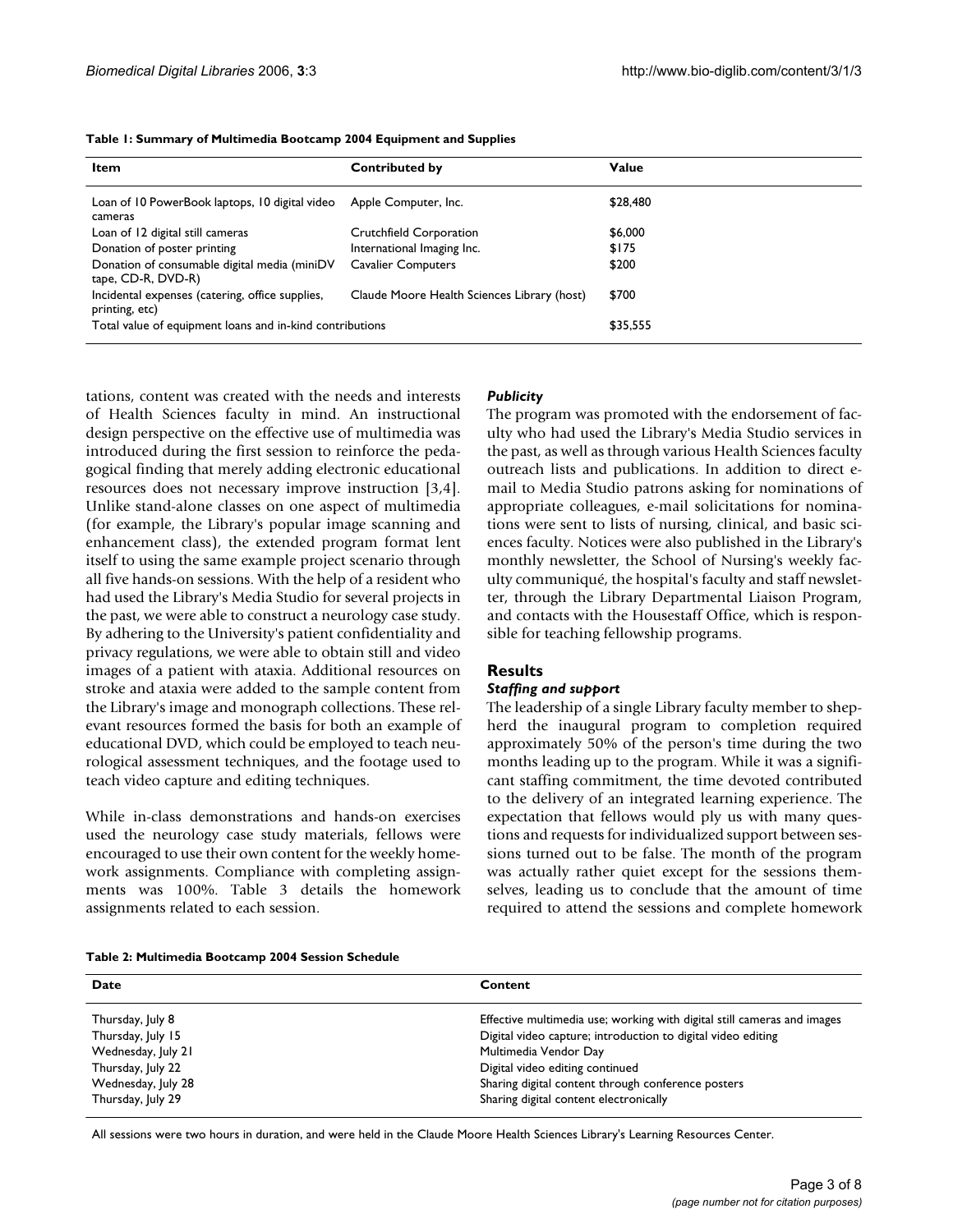| Date              | <b>Assignment</b>                                                                                                                                                                      |
|-------------------|----------------------------------------------------------------------------------------------------------------------------------------------------------------------------------------|
| Thursday, July 8  | • Using the digital still camera, capture at least five images of two<br>different subjects<br>• Using Media Studio scanners, capture one scanned image (optional)                     |
| Thursday, July 15 | • Using the digital video camera, film at least two scenes for a total of at<br>least 15 minutes of video<br>• Import captured footage onto PowerBook using video camera and<br>iMovie |
| Thursday, July 22 | • Completed video editing to prepare for electronic sharing via DVD,<br>PowerPoint, or Web                                                                                             |

| Table 3: Multimedia Bootcamp 2004 Homework Assignments |  |  |  |
|--------------------------------------------------------|--|--|--|
|--------------------------------------------------------|--|--|--|

assignments was the maximum fellows had to devote to such pursuits.

The presence at each session of two or three additional staff devoted to individual hands-on support was effective to ensure that fellows had adequate support for complex tasks such as image manipulation and video editing techniques. However, except for the most advanced session when fellows were completing the final edits on their video projects, one hands-on assistant would probably have been sufficient. While most fellows came into the program with little experience creating multimedia, they seemed more comfortable experimenting with the technology than we anticipated when designing the program. The inclusion at the outset of the program of an overview of the Macintosh environment also served to bring all of the fellows onto a level playing field. It can be difficult to imparting basic technology skills to faculty without being perceived as patronizing of their computer literacy[5]. The benefit of using the Macintosh platform, which was unfamiliar to all but two of the fellows, meant we could introduce basic concepts like file management and mouse/ touchpad techniques in the context of learning what was different from the Windows platform, thus starting everyone at the same baseline while not appearing to pass judgment on faculty in this area.

The Multimedia Vendor Day fulfilled its promise to offer sponsoring vendors access to prospects in return for their support of the Bootcamp. The four sponsors put together excellent displays and presentations, and hosted over 70 visitors from the health sciences center, University, and community, footage of this event was captured [see Additional file Video 2]. All of the vendors expressed their desire to sponsor the Bootcamp in the future, as they felt it provided them an unusual opportunity to showcase their support for the integration of multimedia technology in the health sciences and higher education environment.

#### *Nomination and selection process*

Our initial expectations of interest in the program by potential fellows were far exceeded. The original plan was for a maximum of eight Health Sciences faculty to receive fellowships. To reflect the Library's patron base, we hoped to offer fellowships to at least one basic sciences researcher, one member of the School of Nursing faculty, and the remainder to clinical faculty or teaching fellows. Because we received credible nominations from thirteen faculty members or teaching fellows, the program was expanded to support nine Bootcamp fellows and a waiting list was created for those applicants for whom we did not have space in the inaugural program. While we would have liked to admit all thirteen applicants, we were limited to ten laptops and cameras, and one set was needed for the instructor and hands-on instruction. In addition, it was important to keep the group to a relatively small size to facilitate individualized, hands-on assistance during instructional sessions. With nine fellows, one lead instructor, and two hands-on assistants, we were able to keep the ratio of instructional staff to fellows at three to one.

Selection of fellows followed the guidelines outlined in the methods section. Nominations were collected and evaluated in order of submission, which was easy to track, given the required e-mail format of submissions. Preference was given to nominees who were able to commit to a majority of scheduled sessions. Since all nominees included a clear statement of their academic goals for the program, it was not necessary for us to eliminate any application based on that criterion. Instead, we were able to rank nominations by arrival date, availability for sessions, and representativeness of the Library's patron base. Selected goal statements included:

A professor and pediatric urologist said, "I...perform quite a bit of reconstructive surgery on infants and children. Our department has acquired a Da Vinci Robot Assisted Surgical System, and I have already completed my first case using this exciting minimally invasive surgical technology (the first pediatric case at UVA). There are relatively few pediatric institutions in the country with this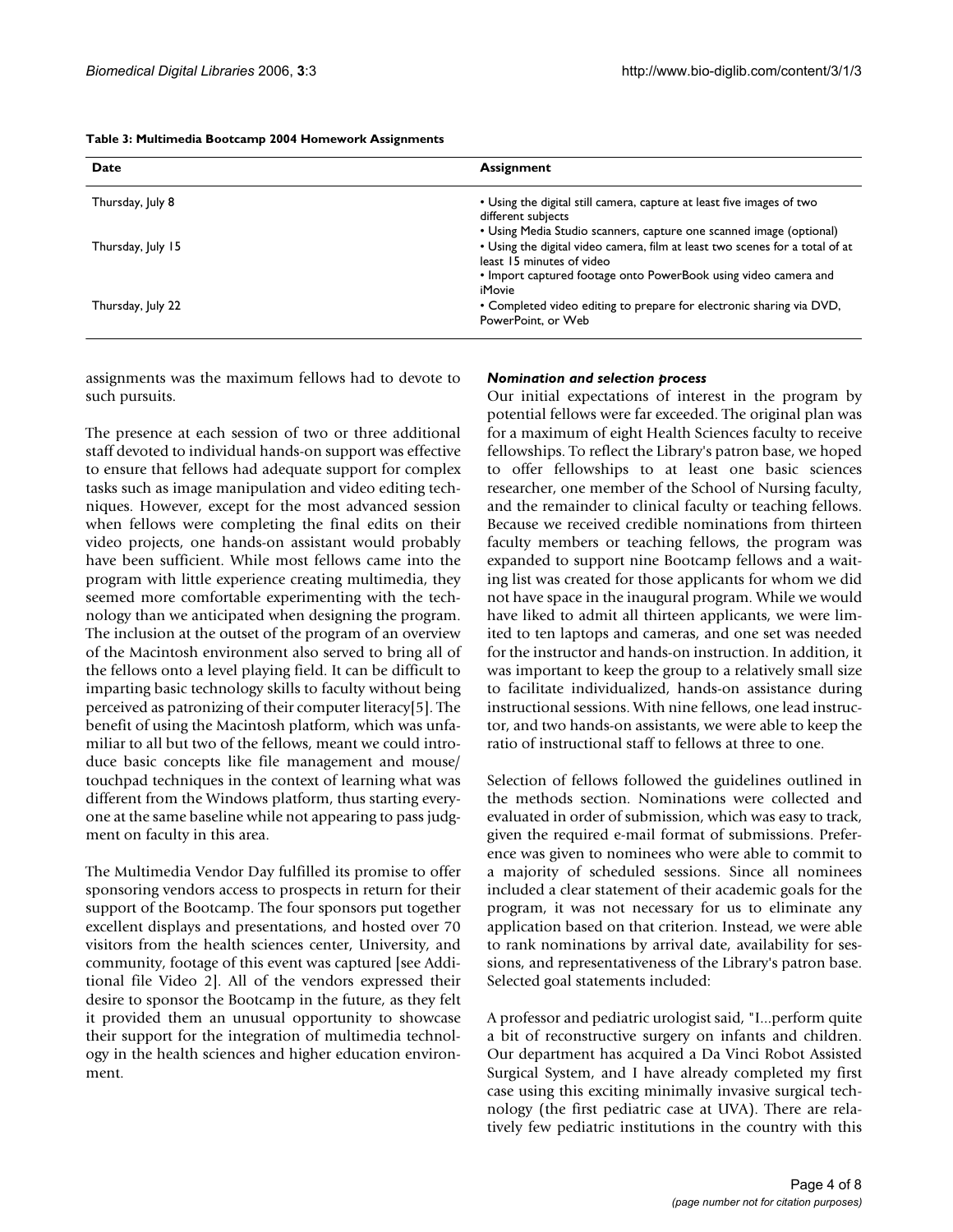technology, and I will [be] presenting data at regional and national talks in the near future. The surgeries are completely recorded in digital video, and I would very much like to learn how to edit, integrate, and share this important information with my pediatric surgical sub-specialists."

An emergency medicine professor who provides paramedic education said, "I envision utilizing the skills learned to refine and invigorate offerings of [the local] paramedic program didactics, where we are trying to increasingly shift to online offerings through Blackboard and web-enhanced curricula. Now that we have obtained national accreditation, my next project is to begin pursuing national accreditation to provide online continuing education programs for EMS providers. I have [PC-based video editing equipment] and have imported and used some small clips embedded in PowerPoint lectures given at regional and statewide continuing education lectures. I would like to learn how to do it with greater skill and finesse, [since] so far my knowledge in this area is all selftaught."

A veterinarian who is a lead animal researcher said, "I am responsible for training all individuals using laboratory animals for research purposes at the University of Virginia. This training currently includes a monthly orientation seminar, a monthly hands-on rodent handling workshop, maintaining a website with training information, and individualized training as needed. The orientation seminar format is [PowerPoint] presentations which could be improved upon by better use of multimedia. I am also writing a chapter on rodent surgery for an on-line textbook which allows use of digital still-images and video. Finally, I plan to expand the training services offered to include a series of interactive web-based training modules. One of these will be an annual re-training mandatory for all animal researchers; the others will be specific to a particular species or procedure. I believe that a class in multimedia skills would be an immense asset in helping me to develop new teaching and presentation tools that are interesting, relevant, and effective."

A professor of graduate nursing said "I am currently teaching an entirely on line graduate level class in the UVa School of Nursing using Blackboard as the platform and I would like to enhance my skills in media use beyond the use of [PowerPoint]. I am also involved in continuing education in geriatrics through the UVa Health System and would like to explore how the geriatric content NetLearning [the Health System's online education portal for staff] educational modules could be more appealing and interactive through the use of media."

The entire cohort included an associate professor in cardiovascular medicine, assistant professors in obstetrics and gynecology, physical medicine/rehabiliation, emergency medicine, nursing, pediatric urology; and two fellows in family medicine.

The combination of wrapping the program in the trappings of a fellowship and selecting fellows who could commit to a majority of scheduled sessions meant that not only were attendance levels extremely high (all but one fellow attended or made up all of the required sessions), but participation in homework assignments was also 100%. Fellows were invested enough in the program that they requested certificates of completion at the conclusion of the program. The program administrator had thought this type of acknowledgement would be unimportant to this highly credentialed group, so had not prepared certificates for distribution at the last session. In response to the fellows' request, certificates and copies of the class portrait were prepared and mailed out following the final session, along with follow-up evaluation materials. Follow-up evaluation comments, as well as continued use of Media Studio resources and Library expertise for projects begun or conceived of during Bootcamp, bode well for the long-term success of this program.

#### *Equipment and teaching space*

Five of the six sessions were held in the Library's Tolleson Wireless Classroom. This space proved ideal for the intimate, hands-on nature of the instruction. Moveable tables and chairs, wireless network connectivity, a reliable projection system, and plenty of electrical outlets for cameras, computers, and presentation equipment provided the right environment for relaxed but focused learning. Fellows and instructional staff alike were able to move about the room for help and collaboration during sessions. The remaining session, which required the use of Windows workstations for integrating multimedia into the ubiquitous PowerPoint for Windows, was conducted in the Library's traditional computer classroom. The different dynamic of that session (faces hidden behind stationery computer monitors and little room for fellows to work with their laptops) highlighted the benefits of the more flexible setting used for the other sessions. The wireless classroom also served as a viable setting for the Multimedia Vendor Day event, since the numerous network connections and moveable furniture allowed the teaching space to be configured for multiple vendor displays and effective crowd flow. The attached video shows the wireless classroom during the second hands-on session and also during the vendor day.

Fellows' unrestricted access to high-quality multimedia equipment for the duration of the program gave them the ability to take the equipment out of the Library and into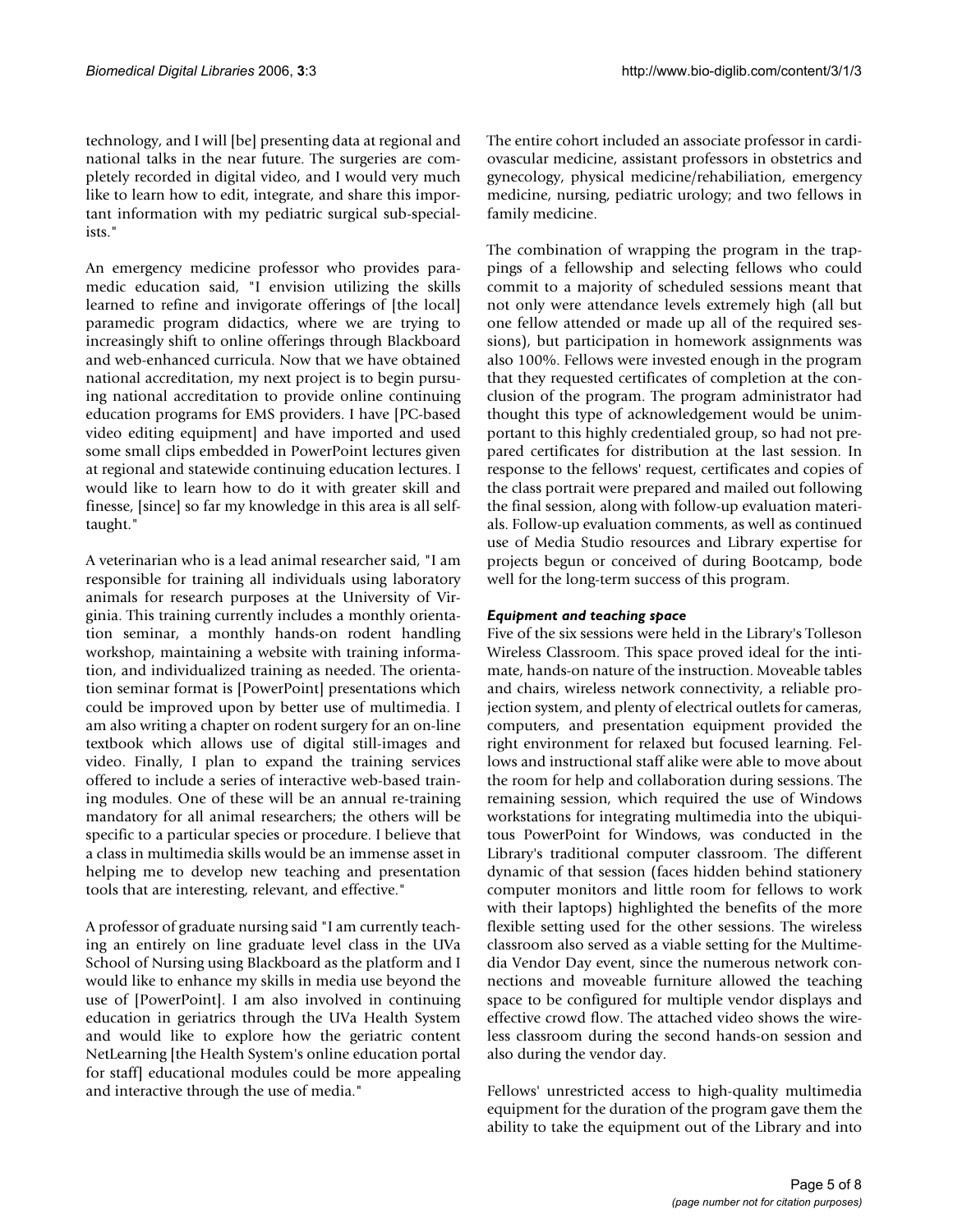#### **Table 4: Kirkpatrick level one evaluation, conducted July 29, 2004**

| Please rate the following statements on a scale of I (strongly<br>disagree) to 5 (strongly agree):                                                                                                                                                                                                                                   | Average Score (out of 5) |  |
|--------------------------------------------------------------------------------------------------------------------------------------------------------------------------------------------------------------------------------------------------------------------------------------------------------------------------------------|--------------------------|--|
| I learned concepts and skills I can put into practice.                                                                                                                                                                                                                                                                               | 4.875                    |  |
| The way the instruction was organized helped me learn.                                                                                                                                                                                                                                                                               | 4.75                     |  |
| "Homework" assignments were relevant and useful.                                                                                                                                                                                                                                                                                     | 5.                       |  |
| Hands-on exercises were relevant and useful.                                                                                                                                                                                                                                                                                         | 4.875                    |  |
| Tools (software/hardware) were appropriate.                                                                                                                                                                                                                                                                                          | 4.875                    |  |
| I would recommend this program to others interested in integrating<br>multimedia into presentation and instruction.                                                                                                                                                                                                                  | 4.75                     |  |
| I plan to use the Media Studio for multimedia projects in the future.                                                                                                                                                                                                                                                                | 4.875                    |  |
| Please rate the overall quality of the following program<br>components on a scale of I (poor) to 5 (excellent):                                                                                                                                                                                                                      | Average Score (out of 5) |  |
| <b>Program Contents</b>                                                                                                                                                                                                                                                                                                              | 4.75                     |  |
| Printed materials/handbook                                                                                                                                                                                                                                                                                                           | 4.75                     |  |
| Instructors' knowledge/preparation                                                                                                                                                                                                                                                                                                   | 5                        |  |
| Equipment                                                                                                                                                                                                                                                                                                                            | 5                        |  |
| The most helpful parts of this program were: (selected comments)<br>• The actual hands on part of the class<br>• Learning about how to put photos into PowerPoint<br>• Learning how to add an MPEG into PowerPoint<br>• The instructors were helpful<br>• Intro to equipment/software/services in Media Center and online (imagesMD) |                          |  |
| The least helpful parts of this program were: (selected comments)<br>• The iMovie part was less helpful<br>• Using iPhoto – most users have PCs                                                                                                                                                                                      |                          |  |

• Having to carry heavy equipment to and fro (but I cannot see how to avoid it)

labs, classrooms, and their diverse educational settings. This flexibility meant that fellows were able to immediately apply what was learned in class to their real world instructional circumstances.

#### *Evaluation*

A Kirkpatrick Level One Evaluation was collected at the conclusion of the final session. Eight of the nine fellows responded to the level one survey. The questions and their results are shown in Table 4.

A debriefing meeting including available Library staff that participated in Bootcamp as instructors, hands-on assistants, or logistical help, was held six weeks after the program's conclusion. By combining a review of participant feedback with the staff debriefing, we will implement changes small and large in future programs. Key revisions are anticipated to include:

• Adding an intensive, two-day session specifically for staff that support faculty presentation and instruction projects

• Moving the PowerPoint integration topic to the final session to allow more time for experimentation with DVD burning between sessions five and six

• Dropping digital still camera use in favor of more time spent editing still images

• Inclusion of previous Bootcamp projects as examples

• Merging of the Multimedia Vendor Day with the Library's InfoFair, a popular yearly information and technology event, which drew over 700 visitors in 2003

A Kirkpatrick Level Three Evaluation was conducted eight weeks after the program's conclusion. Surveys were mailed to fellows with the following three questions:

1. Have you used any of the concepts that you learned in Multimedia Bootcamp? If yes, briefly describe how.

2. If you haven't yet used any of the concepts or skills that you learned in Bootcamp, do you anticipate you will? Why, or why not?

3. What can we do to help you get the most out of the resources you learned about?

Five of the nine fellows responded to the survey. Three respondents indicated they had already used skills acquired at Bootcamp, including integrating multimedia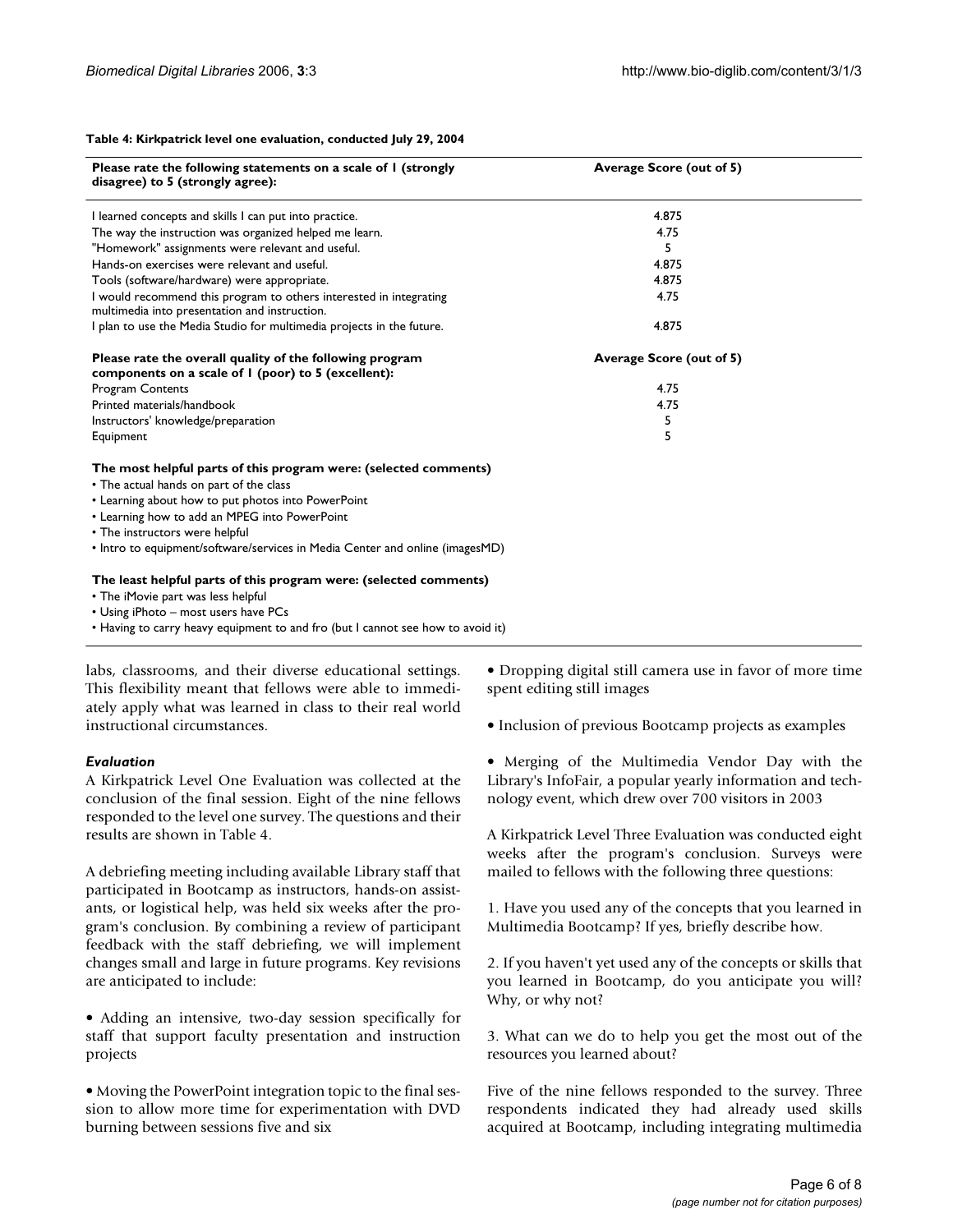with PowerPoint, creating posters with digital images, purchasing and using a new digital camera, and making a prototype teaching video. The respondents who had not yet applied any of the new skills indicated that they anticipated using them when writing new lectures or needing to integrate video clips from surgical procedures into PowerPoint. Responses to the question about how the Library could help fellows utilize our resources included requests for assistance with planned projects, anticipation of using Media Studio resources, and appreciation for assistance already provided.

In addition to the level three survey responses, we have been able to see the longer-term effects of the program through requests to Library staff for assistance on projects originating at Bootcamp. In particular:

The emergency medicine professor who provides paramedic education worked on a prototype DVD for a trauma-response training program for emergency medicine first-responders. Since the conclusion of bootcamp, she has worked the national organization that sponsors this training on specifications for the final DVD, which will replace an out-of-date VHS resource currently used for this certification training. Recently, we have collaborated with this clinician on shooting the video for this project so that we may use it as the basis for sample exercises during future Bootcamp programs.

The veterinarian and lead animal researcher shot footage of the animal lab facility, then encoded it for inclusion in PowerPoint presentations highlighting the requirements for training in humane care and use of animals at the University of Virginia. The addition of live video to these presentations will be helpful to her role of conveying key concepts regarding use of animals in biomedical research.

#### **Conclusion**

An incremental approach to integrating technology with current practices in instruction and presentation provided a supportive yet energizing environment for busy Health Sciences faculty. Keys to this program were its faculty focus, traditional hands-on instruction, unrestricted access to technology tools and support, and inclusion of criteria for evaluating when multimedia can augment pedagogical aims.

For libraries interested in presenting a faculty multimedia training program, lessons which can be learned from our experience include:

- Design and promote the program as a fellowship or other prestigious series
- Enlist the support of multimedia services vendors

• Espouse criteria for appropriate use of multimedia in instruction and presentation

• Enlist familiar instructional strategies to gently introduce new technologies and approaches to faculty wary of the "bleeding edge."

#### **Abbreviations**

PDF: Portable Document Format; a standard developed by Adobe®, which makes text files readable on different operating systems

CD-R: Compact Disc (recordable); optical storage which holds at least 700 Megabytes of data

DVD-R: Digital Video Disc (recordable); optical storage which holds at least 4.7 Gigabytes of data, enough for a full-length movie.

VHS: Video Home System; the common 1/2 inch consumer videotape format

#### **Competing interests**

The author(s) declare that they have no competing interests.

#### **Authors' contributions**

ER designed and administered the Bootcamp program and drafted the manuscript.

### **Additional material**

#### **Additional File 1**

*Video 1 – Multimedia Bootcamp 2004 Instructional Session. QuickTime version: MMB\_video1.mov. Windows Media Player version: MMB\_video1.wmv.* Click here for file [http://www.biomedcentral.com/content/supplementary/1742- 5581-3-3-S1.mov]

#### **Additional File 2**

*Video 2 – Multimedia Bootcamp 2004 Vendor Day. QuickTime version: MMB\_video2.mov. Windows Media Player version: MMB\_video2.wmv.* Click here for file [http://www.biomedcentral.com/content/supplementary/1742- 5581-3-3-S2.mov]

#### **Acknowledgements**

Support from the Apple Seeds for Education Program gave each program fellow exclusive use of a multimedia capable laptop and video camera for the duration of the month-long program. Still Digital still cameras for each fellow were loaned by Crutchfield Corporation, a local but nationally known audio-video retailer with ties to the University of Virginia. Recordable media (digital video tapes, CD and DVD-Rs) were donated by Cavalier Computers, the University of Virginia's campus computing retailer. A large